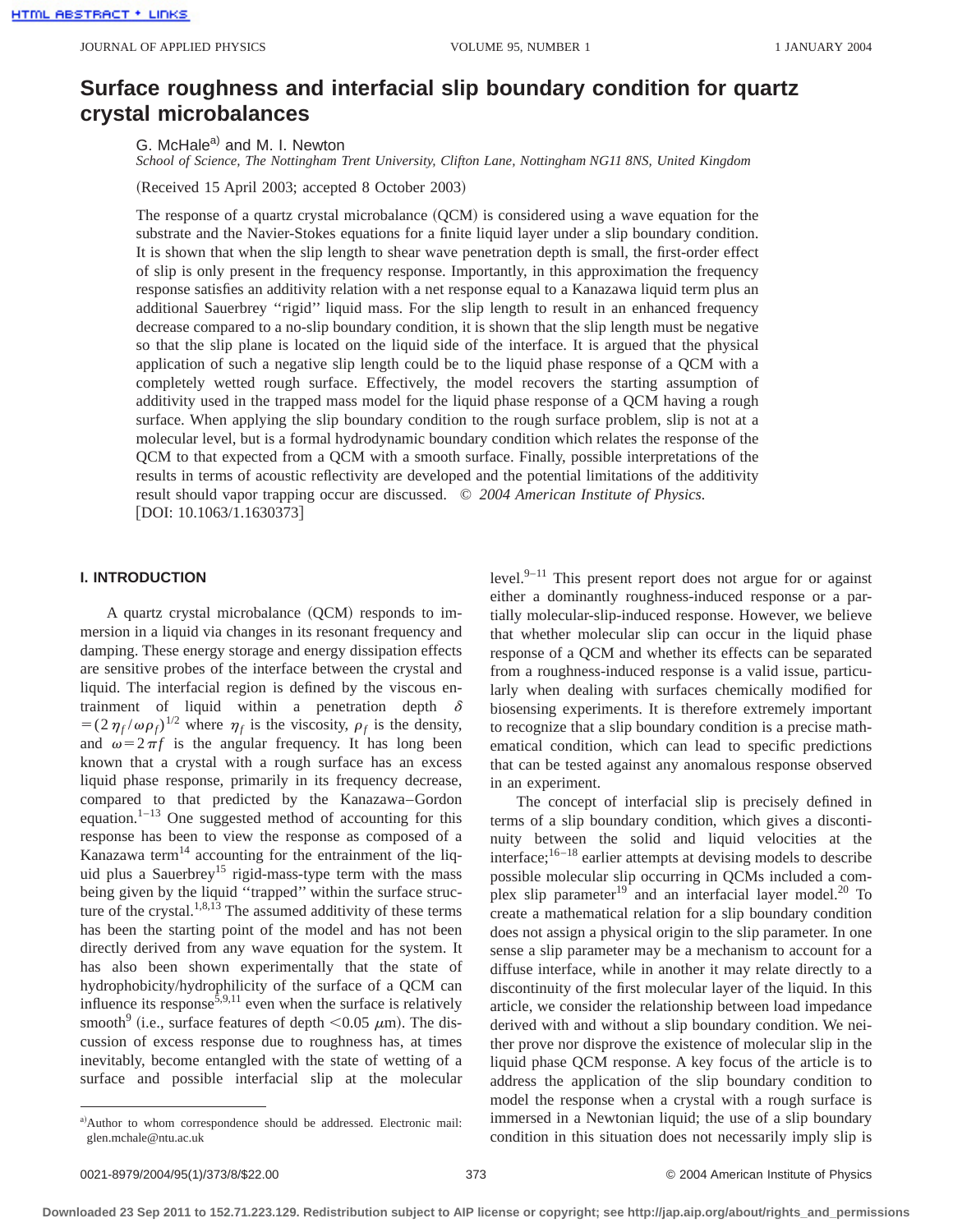

FIG. 1. Definition of axes for quartz crystal substrate with a liquid overlayer.

occurring in the first molecular layer of liquid. We show rigorously that under the condition that a rough surface is completely wetted by a liquid, a slip boundary condition can, under appropriate conditions on the size of roughness, result in the additivity of a Kanazawa–Gordon term with a Sauerbrey trapped liquid mass term for the frequency response; to first order the motional resistance, representing dissipation, is independent of the roughness. The model is developed in terms of a liquid layer of finite thickness rather than simply an infinitely deep Newtonian liquid. The mathematical development of this model is given in a fully self-contained manner in Sec. II with the necessary experimental consequences of the model in Secs. III A and III B. Possible limitations in the one-dimensional nature of the model of the substrate and in extending the additivity to the case of trapped air/vapor in surface features are discussed in the context of acoustic reflectivity of the solid–liquid and solid–air interface in Secs. III C and III D. The situation of partial penetration of liquid into surface features is relevant for hydrophobic or partially wetting QCM surfaces.

## **II. THEORY**

#### **A. Wave equations**

A first-principles model of the response of a smooth  $QCM$  to loading by a finite liquid layer (Fig. 1) can be obtained by setting up an essentially one-dimensional wave equation for the substrate of thickness *w* and the Navier– Stokes equations for the liquid layer of thickness *d*. The equations can be solved and boundary conditions applied at the various interfaces to obtain the displacements or speed of motion of both the substrate and layer. Several routes are then possible to obtain the effect of the layer on the resonant frequency and damping of the substrate. In the first case, a load impedance method, which relates the shear stress to the substrate speed at the interface, can be used. $^{21}$  Alternatively a perturbation expansion can be adopted about the resonant frequency of the unloaded substrate.<sup>22</sup> Either method is possible, and both should provide the same results, although many experimental studies use the formalism of the load impedance method.

The Navier–Stokes equation for a Newtonian liquid, and assuming continuity and incompressibility, has an equation for fluid flow,

$$
\frac{\eta_f}{\rho_f} \nabla^2 \underline{v}_f = i \omega \underline{v}_f,\tag{1}
$$

where  $\rho_f$  is the density of the fluid,  $\eta_f$  is the viscosity of the fluid,  $\mathbf{v}_f$  is the fluid velocity,  $\boldsymbol{\omega}$  is the angular frequency, and a time dependence  $e^{i\omega t}$  has been assumed. The substrate displacement  $u<sub>s</sub>$  must satisfy the wave equation

$$
\nabla^2 \underline{u}_s = -\frac{\omega^2}{c_s^2} \underline{u}_s \,, \tag{2}
$$

where  $c_s = (\mu_s / \rho_s)^{1/2}$  is the intrinsic shear speed of the substrate material determined by its shear modulus  $\mu_s$  and density  $\rho_s$ . Solutions to these equations of motion can be sought using velocity and displacement functions of the form

$$
\underline{v}_f = (v_f(z)e^{i\omega t}, 0, 0) \tag{3}
$$

and

$$
\underline{u}_s = (u_s(z)e^{i\omega t}, 0, 0). \tag{4}
$$

Because the substrate is smooth, the displacement, Eq.  $(4)$ , is essentially one dimensional. Substituting Eqs.  $(3)$  and  $(4)$ into Eqs.  $(1)$  and  $(2)$  and recognizing that the general solutions are composed of exponentials gives the general solutions

$$
v_f(z) = A_f \exp(ik_f z) + B_f \exp(-ik_f z)
$$
 (5)

and

$$
u_s(z) = A_s \exp(ik_s z) + B_s \exp(-ik_s z), \tag{6}
$$

where the *k* vectors are given by  $k_f = (-2i)^{1/2} \delta$  and  $k_s$  $= \omega/c_s$ , the *A<sub>i</sub>* and *B<sub>i</sub>* are constants determined by boundary conditions, and the fluid wave vector has been written using the shear-wave penetration depth  $\delta = (2 \eta_f / \omega \rho_f)^{1/2}$ .

To convert from a general solution to a specific solution boundary conditions must be imposed at the upper and lower free surfaces and at the interface between the substrate and layer. Only the latter of these conditions depends upon the slip or no-slip boundary condition and we, therefore, first develop the form of the solution using the boundary condition of vanishing shear stress at the upper and lower free surfaces of the substrate–fluid layer system, i.e.,

$$
\eta_f \left( \frac{\partial v_f}{\partial z} \right)_{z=d} = 0 \tag{7}
$$

and

$$
\mu_s \left( \frac{\partial u_s}{\partial z} \right)_{z = -w} = 0. \tag{8}
$$

Using Eqs.  $(4)$  and  $(5)$  in Eqs.  $(7)$  and  $(8)$  determines two of the four constants  $A_f$ ,  $B_f$ ,  $A_s$ , and  $B_s$ , so that the solutions become

$$
v_f(z) = 2A_f \exp\left(\frac{\sqrt{2i}d}{\delta}\right) \cosh\left(\frac{\sqrt{2i}(z-d)}{\delta}\right) \tag{9}
$$

and

$$
u_s(z) = 2A_s \exp(-ik_s w) \cos[k_s(z+w)]. \tag{10}
$$

The relationship between the two remaining constants  $A_f$  and *As* is determined by the boundary condition still to be imposed at the substrate–fluid layer interface. It is interesting to note that due to the complex argument in the cosh $(\cdots)$ ,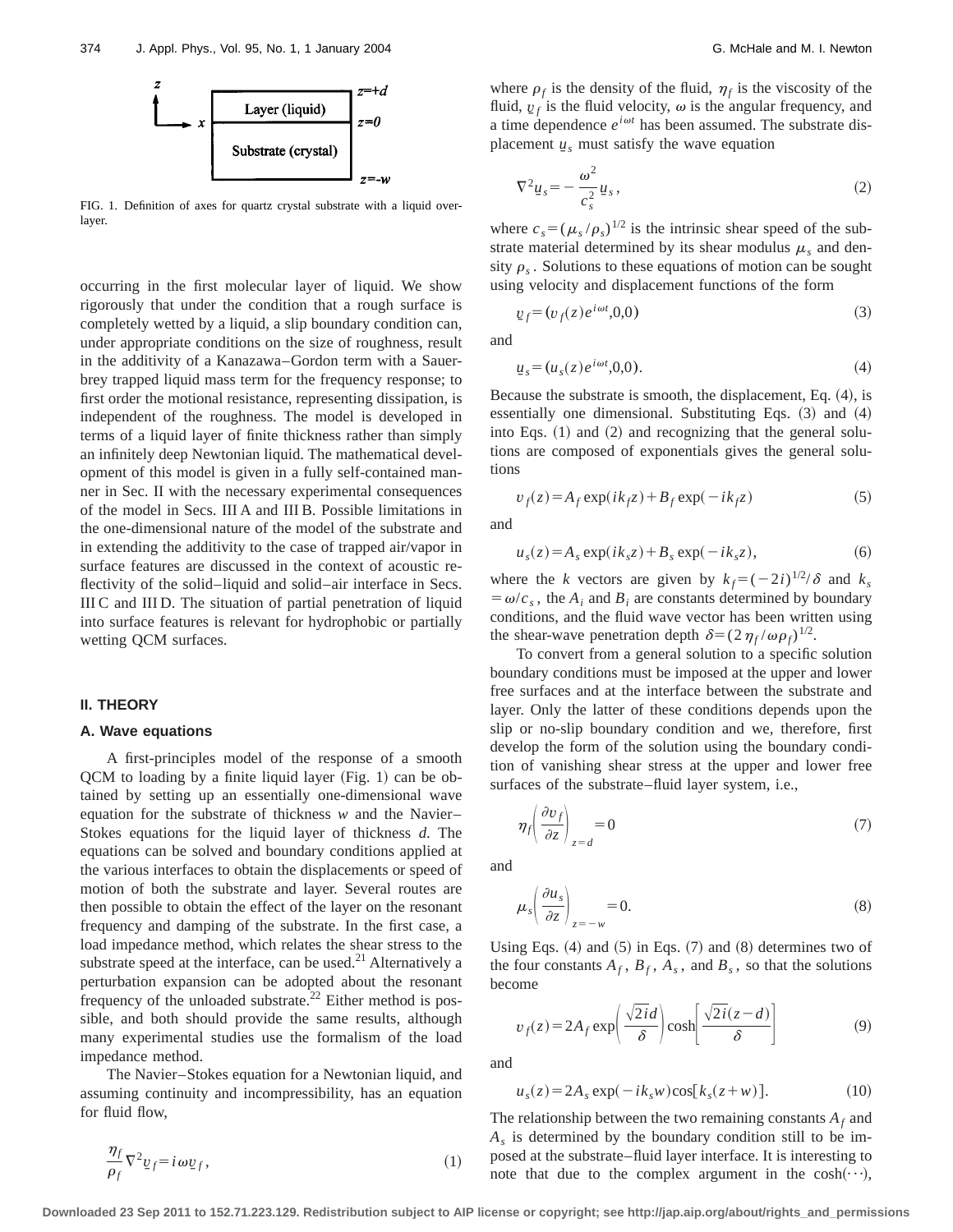whether or not a slip boundary condition is chosen, the fluid velocity will have a damped oscillation representing viscous entrainment with a penetration into the (fluid) layer set by the shear-wave penetration depth  $\delta$ . The derivations in this section can be extended to the case of a substrate coated by a viscoelastic layer; both the cases of slip of a liquid or a solid layer on a QCM surface can then be obtained by taking the appropriate limits. For completeness, the key equations for a derivation for the viscoelastic case are given in Appendix A.

#### **B. Surface mechanical impedance**

To obtain the usual Kanazawa–Gordon and Sauerbrey equations we could now develop a perturbation expansion about a vanishing thickness liquid layer. The alternative we adopt here is to use the surface mechanical impedance of the film,  $17,23$   $Z_L$ , defined by

$$
Z_L = \left[\frac{F_f}{v_s}\right]_{z=0},\tag{11}
$$

where  $F_f$  is the shear force exerted by the film on the substrate per unit area and is given by the shear stress:

$$
F_f = -\eta_f \left(\frac{dv_f}{dz}\right)_{z=0}.\tag{12}
$$

In a linear approximation the relationships between the load impedance and angular frequency shift and dissipation are given by

$$
\Delta \omega = \frac{-1}{\rho_s w} \operatorname{Im}[Z_L] \tag{13}
$$

and

$$
\Delta D = \frac{2}{\omega \rho_s w} \text{Re}[Z_L]. \tag{14}
$$

The dissipation  $\Delta D$  can be related directly to the motional resistance  $R_m$ , and the substrate thickness determines the resonant frequency via  $w = m \pi c_s / \omega$  with  $m = 1$  giving the fundamental frequency of the QCM. Using Eqs.  $(9)$ – $(12)$  an expression can be developed for the impedance in the following form that is not specific to whether a slip or no-slip boundary condition is to be applied:

$$
Z_L = -i \sqrt{\frac{i \rho_f \eta_f}{\omega}} \left(\frac{A_f}{A_s}\right) \exp\left(ik_s w + \frac{\sqrt{2i} d}{\delta}\right)
$$

$$
\times \left[\frac{\sinh\left(\frac{\sqrt{2i} d}{\delta}\right)}{\cos(k_s w)}\right].
$$
(15)

Thus, the surface load impedance is proportional to  $A_f/A_s$  so that the sensitivity to the precise boundary condition at the substrate–fluid layer interface enters the impedance through the relationship between  $A_f$  and  $A_s$ . Appendix A gives the analogous results for a finite viscoelastic layer.

## **C. Substrate–layer interface boundary conditions**

## **1. No-slip boundary condition**

The no-slip condition imposes the condition that fluid velocity and substrate velocity should be equal at the boundary between the substrate and layer; equivalently, the displacements can be matched. Using Eqs.  $(9)$  and  $(10)$  and setting  $v_f(z=0) = i \omega u_s(z=0)$  gives

$$
A_f^{no-slip} = i\omega \exp\left(-ik_s w + \frac{\sqrt{2i} d}{\delta}\right)
$$

$$
\times \left[\frac{\cos(k_s w)}{\cosh\left(\frac{\sqrt{2i} d}{\delta}\right)}\right] A_s^{no-slip}, \qquad (16)
$$

where the superscript *no slip* has been introduced to remind us that the no-slip boundary condition has been used to determine the relationship between the constants  $A_f$  and  $A_s$ . Using Eq.  $(15)$  we then obtain the impedance

$$
Z_L^{no \ \ slip} = \sqrt{i \omega \rho_f \eta_f} \tanh\left[\frac{\sqrt{2i} \ d}{\delta}\right].\tag{17}
$$

#### **2. Slip boundary condition**

In an earlier report we used a slip boundary condition introduced by Rodahl and Kasemo<sup>16</sup> (see also McHale *et al.*<sup>17</sup>) which related the mismatch in speeds at the boundary between the substrate and layer to the shear stress at the boundary, i.e.,

$$
\chi m_{ML} [v_s(z=0) - v_f(z=0)] = F_f, \qquad (18)
$$

where  $\chi$  is the coefficient of friction between the film and surface and  $m_{ML}$  is the mass per unit area of a monolayer of the film. In an earlier report<sup>17</sup> we introduced an  $s$  factor defined as  $s=1/\chi m_{ML}$ . In contrast, Ellis and Hayward<sup>18</sup> have recently introduced a slip length *b* defined by the boundary condition

$$
v_s(z=0) = v_f(z=-b). \tag{19}
$$

Performing a Taylor expansion of Eq.  $(19)$  about  $z=0$  gives

$$
v_s(z=0) - v_f(z=0) = -b \left(\frac{dv_f}{dz}\right)_{z=0},
$$
 (20)

and with the definition of  $F_f$  used in Eq. (12) this gives

$$
\frac{\eta_f}{b} [v_s(z=0) - v_f(z=0)] = F_f.
$$
 (21)

Comparing Eq. (21) to Eq. (18) we deduce that  $s = b/\eta_f$ . The relationship between the fluid layer velocity gradient extrapolated from the bulk and the slip length *b* is shown diagrammatically in Fig. 2. The slip boundary condition, Eq.  $(18)$ , can therefore be regarded as a first-order approximation to the slip boundary condition in Eq.  $(19)$  so that the two slip boundary conditions are consistent with each other. In the case of a viscoelastic rather than a liquid layer, the equivalent relation for *s* is  $s = i \omega b / G_f$ , where  $G_f$  is the complex shear modulus (see Appendix B).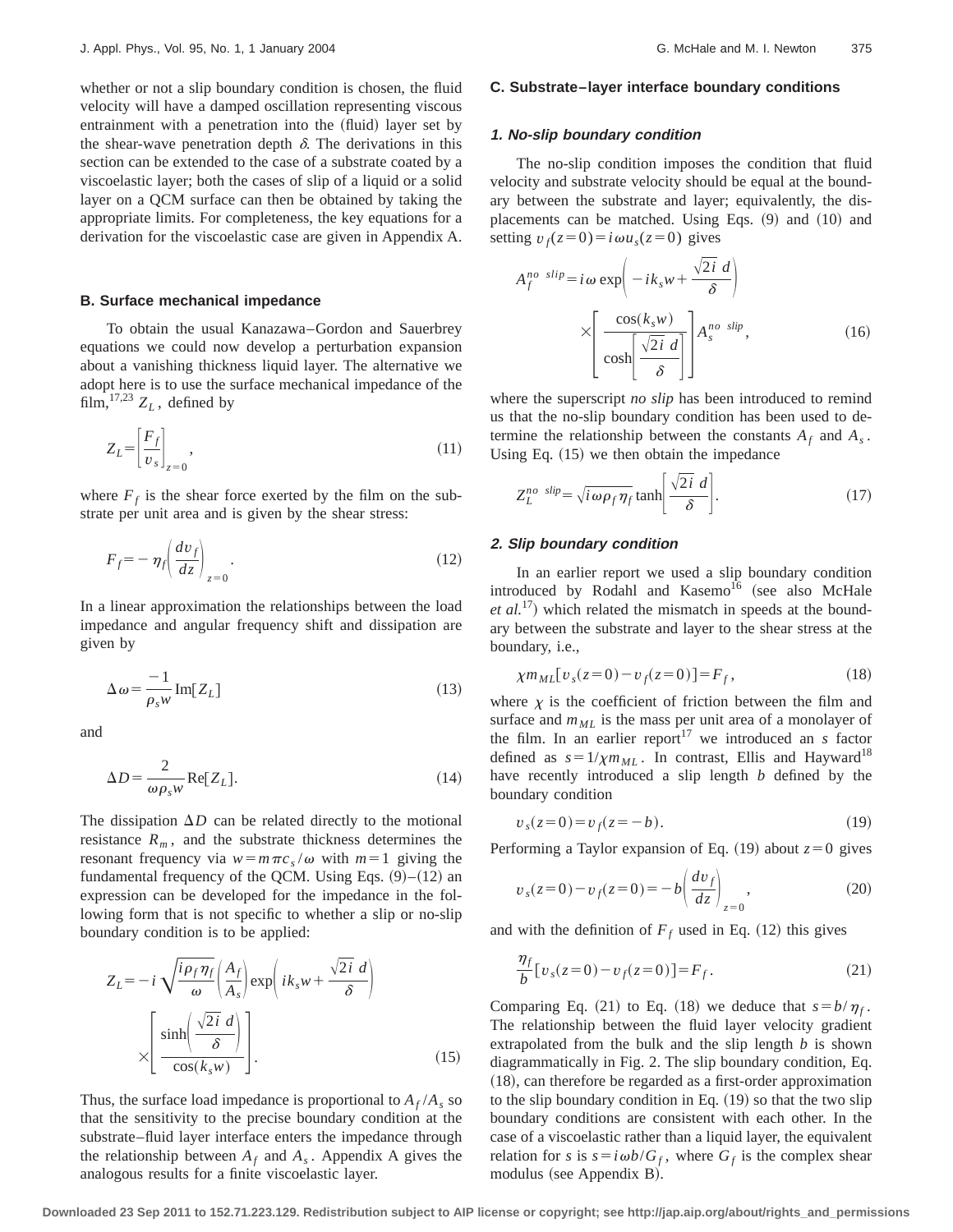

FIG. 2. Extrapolation of the fluid speed gradient from the bulk liquid and the relationship to the slip parameter *b*.

Applying the Ellis—Hayward<sup>18</sup> slip boundary condition [Eq.  $(19)$ ] to Eqs.  $(9)$  and  $(10)$  gives

$$
A_f^{slip} = i\omega \exp\left(-ik_s w - \frac{\sqrt{2i} d}{\delta}\right)
$$

$$
\times \left[\frac{\cos(k_s w)}{\cosh\left[\frac{\sqrt{2i}(d+b)}{\delta}\right]}\right] A_s^{slip},\tag{22}
$$

which differs from the no-slip case only by a shift of *d* by *b* in the cosh $(\cdots)$  term in the denominator of Eq. (22). Using the definition of the surface mechanical impedance we obtain

$$
Z_L^{slip} = \frac{\sqrt{i \omega \rho_f \eta_f} \sinh\left(\frac{\sqrt{2i} \ d}{\delta}\right)}{\cosh\left(\frac{\sqrt{2i} (d+b)}{\delta}\right)},\tag{23}
$$

which reduces to the no-slip result when  $b=0$ .

In the case that the dimensionless combination characterizing the influence of slip  $b/\delta$  is small, the cosh $(\cdots)$  can be expanded as

$$
\cosh\left(\frac{\sqrt{2i}(d+b)}{\delta}\right) \approx \cosh\left(\frac{\sqrt{2i} d}{\delta}\right)
$$

$$
\times \left[1 + \frac{\sqrt{2i} b}{\delta} \tanh\left(\frac{\sqrt{2i} d}{\delta}\right)\right], \quad (24)
$$

and the impedance, Eq.  $(23)$ , becomes

$$
Z_L^{slip} \approx \frac{\sqrt{i \omega \rho_f \eta_f} \tanh\left(\frac{\sqrt{2i} \ d}{\delta}\right)}{1 + \frac{\sqrt{2i} \ b}{\delta} \tanh\left(\frac{\sqrt{2i} \ d}{\delta}\right)}.
$$
 (25)

Equation  $(25)$  can be rewritten in the form

$$
Z_L^{slip} = \frac{Z_L^{no \ slip}}{1 + \frac{b}{\eta_f} Z_L^{no \ slip}}.
$$
\n(26)

The factor  $b/\eta_f$  in the denominator of Eq. (26) is the slip factor *s*. We have previously derived Eq. (26) using a harmonic oscillator substrate model coated by a general finite viscoelastic layer and have shown that it can be interpreted using a single-loop feedback model; $^{17}$  this equation can also be derived from the general interfacial layer approach of Ref. 17. Appendix B gives the analogous results for a viscoelastic layer and hence includes both the solid and liquid limits.

#### **III. DISCUSSION**

## **A. ''Liquid'' mass layer additivity**

The idea of a ''rigid'' liquid mass added to a Kanazawatype entrained liquid response is implicit with Eq.  $(26)$ . To show this rigorously we expand Eq.  $(26)$ ,

$$
Z_L^{slip} \approx Z_L^{no \ slip} \left( 1 - \frac{b}{\eta_f} Z_L^{no \ slip} \right), \tag{27}
$$

and consider the layer to be an infinitely deep Newtonian fluid, so that Eq.  $(17)$  gives

$$
Z_L^{no\ \nsl{slip}} \approx \sqrt{i\,\omega\rho_f\,\eta_f}.\tag{28}
$$

Since  $(2i)^{1/2} = 1 + i$ , Eq. (27) becomes

$$
Z_L^{slip} \approx (1+i) \sqrt{\frac{\omega \rho_f \eta_f}{2}} \left( 1 - \frac{(1+i)b}{\eta_f} \sqrt{\frac{\omega \rho_f \eta_f}{2}} \right), \quad (29)
$$

which after expanding, grouping terms into real and imaginary, and using the definition of the penetration depth gives

$$
Z_L^{slip} \approx \sqrt{\frac{\omega \rho_f \eta_f}{2}} \bigg[ 1 + i \bigg( 1 - \frac{2b}{\delta} \bigg) \bigg]. \tag{30}
$$

Another view of Eq.  $(30)$  is that the impedance for an infinitely deep Newtonian liquid using the slip boundary condition contains the Kanazawa result assuming a no-slip boundary condition plus an additional impedance equal to  $\frac{\partial}{\partial \rho} = i \omega \rho_f b$ ; the analogous result for a thin layer of rigid mass is given Appendix C. The real part of the impedance, Eq.  $(30)$ , gives the dissipation due to the liquid, and since it does not include a slip correction factor, it is relatively insensitive to the slip length in this approximation of small  $b/\delta$ . In contrast, the imaginary part of the impedance, which determines the frequency shift, has a correction factor involving the slip length parameter. Using Eq.  $(13)$  and the fundamental resonance condition  $w = \pi v_s / \omega$ , Eq. (30) gives

$$
\left(\frac{\Delta\omega}{\omega}\right)_{slip} \approx \left(\frac{\Delta\omega}{\omega}\right)_{no\ slip} \left(1 - \frac{2b}{\delta}\right),\tag{31}
$$

where

$$
\left(\frac{\Delta\omega}{\omega}\right)_{no \ slip} \approx -\frac{1}{\pi}\sqrt{\frac{\omega\rho_f\eta_f}{2\rho_s\mu_s}}.\tag{32}
$$

Combining Eq.  $(32)$  with the additional factor  $2b/\delta$  occurring in Eq.  $(31)$  gives

$$
\left(\frac{\Delta\omega}{\omega}\right)_{additional} \approx \left(-\frac{2b}{\delta}\right) \left(\frac{\Delta\omega}{\omega}\right)_{no \ slip} = \frac{\omega\Delta m_f}{\pi\sqrt{\mu_s\rho_s}},\tag{33}
$$

where  $\Delta m_f = b \rho_f$  has been defined. Equation (33) is of the Sauerbrey form for a frequency shift due to a rigid ''liquid'' mass per unit area deposited on a smooth substrate (quartz crystal); for the case of a thin mass layer given in Appendix C the additional term is not of a mass-type form and is expected to be a small correction to the Sauerbrey result. Equa-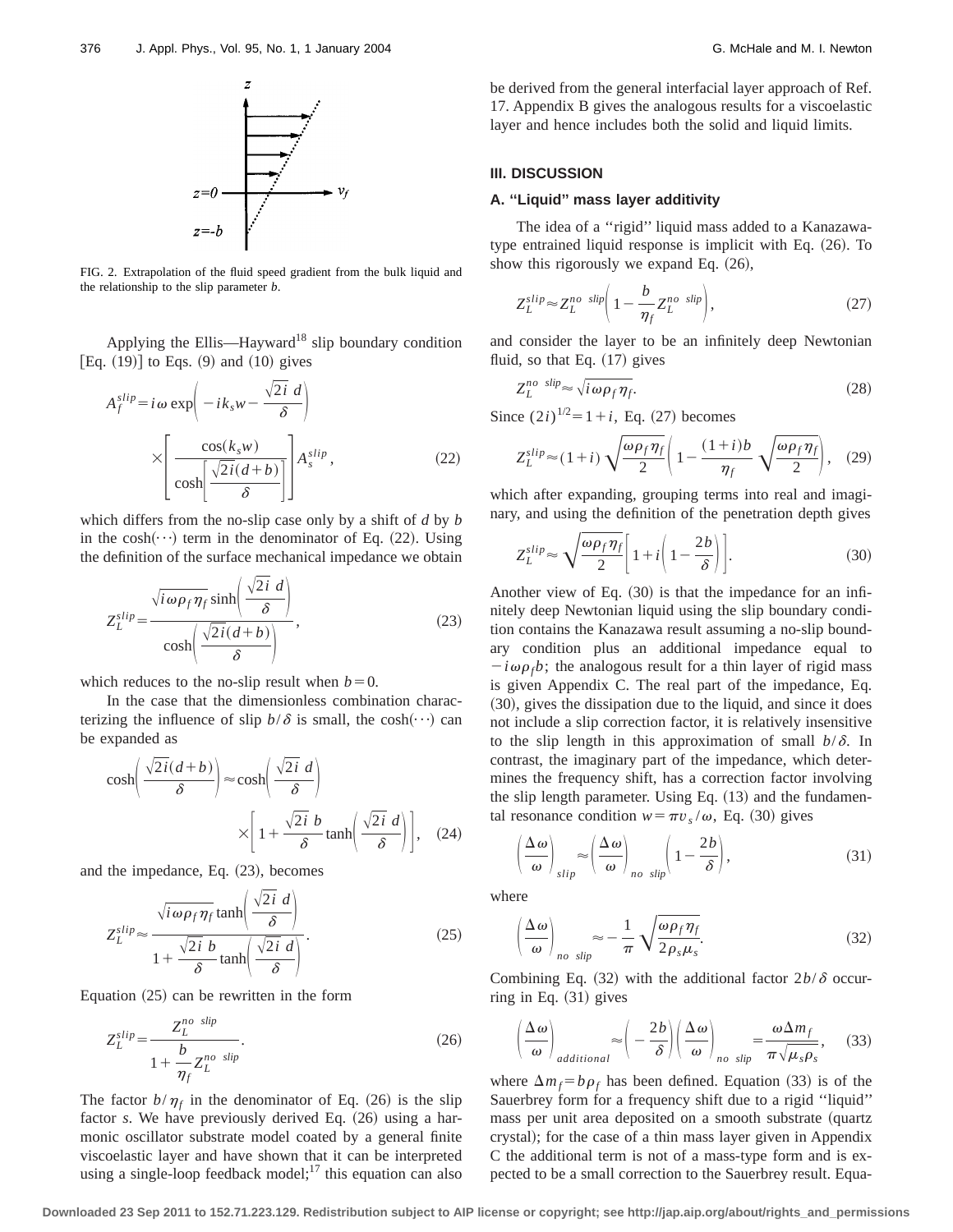

FIG. 3. Diagrammatic interpretation of Eqs. (31)–(33). The frequency response of a smooth QCM to immersion in water is treated by the slip boundary condition as a perfect liquid entrainment by a smooth crystal with a no-slip boundary condition plus an additional component equal to a layer of ''rigid water'' of thickness  $|b|$ . The dotted lines indicate a hypothetical "rough" surface whose average position lies at  $z=0$ .

 $t$ tion  $(30)$  predicts a dominant first-order effect in the frequency shift rather than the dissipation, but any conversion of the shear motion in the liquid into nonshear motion by, for example, strong roughness or oblique angles in the surface roughness or topography is likely to generate compressional waves and hence significant damping of the QCM.

One difficulty with the additional mass interpretation of Eq.  $(33)$  would be that a positive value for *b* would give a frequency increase, whereas added mass of the Sauerbrey form should give a frequency decrease. A positive value for the slip parameter *b* places the slip plane into the solid side of the boundary while a negative value places the slip plane out into the liquid side of the boundary (see Fig. 2). Diagrammatically, Eqs.  $(31)$ – $(33)$  mean that the frequency response of a smooth crystal (substrate) with a slip boundary condition and a negative slip parameter  $b=-|b|$  can be viewed as the sum of the effect of liquid entrainment using a no-slip boundary condition plus a ''rigid'' mass layer of thickness |b| and density  $\rho_f$  (see Fig. 3). Given some of the confusion that exists in the literature on acoustic wave sensors and slip, it should be emphasized that the development of the equations so far in this work has no physical meaning beyond the mathematical condition of a discontinuity in the substrate and liquid velocities at the solid–liquid interface. Should such a discontinuity occur by some physical mechanism, whether it be a diffuse interface or true molecular slip, the equations so far developed should describe the QCM response. However, we would emphasize that the result summarized by Eq.  $(30)$  is a first-order approximation and it may be necessary to use the earlier results prior to the expansions via Eqs.  $(24)$  and/or Eq.  $(27)$ .

## **B. Negative slip length and trapped mass**

Taking the slip length to be negative, the effect of Eq.  $(33)$  is to enhance the frequency decrease that is observed compared to a system with  $b=0$ . Equation (30) also shows that the existence of a slip parameter does not, to first order, alter the dissipation of the QCM compared to what would be expected for a crystal immersed in a liquid if the slip parameter vanished. These predictions are consistent with experimental results for immersion of a QCM with a small order rough surface in a wetting liquid, which give an enhanced frequency decrease, but little change in the motional resistance compared to a QCM with a smooth surface.<sup>13</sup> These features in the experimentally observed response correspond to the type of behavior expected with a negative slip parameter *b*. In fact, Martin has previously argued on physical grounds that the effect on the response of a QCM would be primarily in the frequency response and that this can be modeled by using an additivity between the Kanazawa liquid response and a Sauerbrey term representing the trapped mass of liquid (see Ref. 13 and references therein). The requirement to be satisfied for this to occur is that the lateral scale of the surface roughness should be less than the penetration depth; otherwise, the trapped liquid may not act as a rigid mass. The result in Eqs.  $(31)–(33)$  would support the additivity argument and provide an indication of under what circumstances this argument might fail. For larger length scales of roughness, mode conversion and enhanced damping are more likely to occur and the model in Sec. II would not then be appropriate. Moreover, the results in Sec. II do not necessarily imply that roughness accounts for all experimental data that show anomalous responses. One further requirement to be able to match the application of a slip boundary condition to the response of a rough QCM to the trapped mass argument for such a QCM is to provide a physical argument for the magnitude and sign of the slip parameter *b*.

## **C. Slip length and interfacial boundary**

The mathematical development for the response of the QCM uses an essentially one-dimensional model, whereas surface roughness or topographic structuring introduces a two-dimensional aspect to the problem as the thickness of crystal varies with lateral position. In this subsection we consider how the results for such a QCM surface, for small height variations compared to the crystal thickness, might be interpreted using the results of the essentially onedimensional model. Consider Fig. 3, but now imagine that the true QCM surface is rough. For simplicity, we show in Fig. 3 a dotted line giving a step-type ''roughness'' variation in the position of the QCM surface with equal lengths for the low and high positions  $(1:1$  mark-space ratio). The average position of the surface is the solid horizontal line at  $z=0$  and the surface features vary from  $-A$  to  $+A$ . If we now immerse the QCM, then each corrugation of depth 2*A* would contain trapped liquid. Within the slip boundary condition model we can imagine that this liquid is spread out across each surface feature as a mass layer of thickness *A*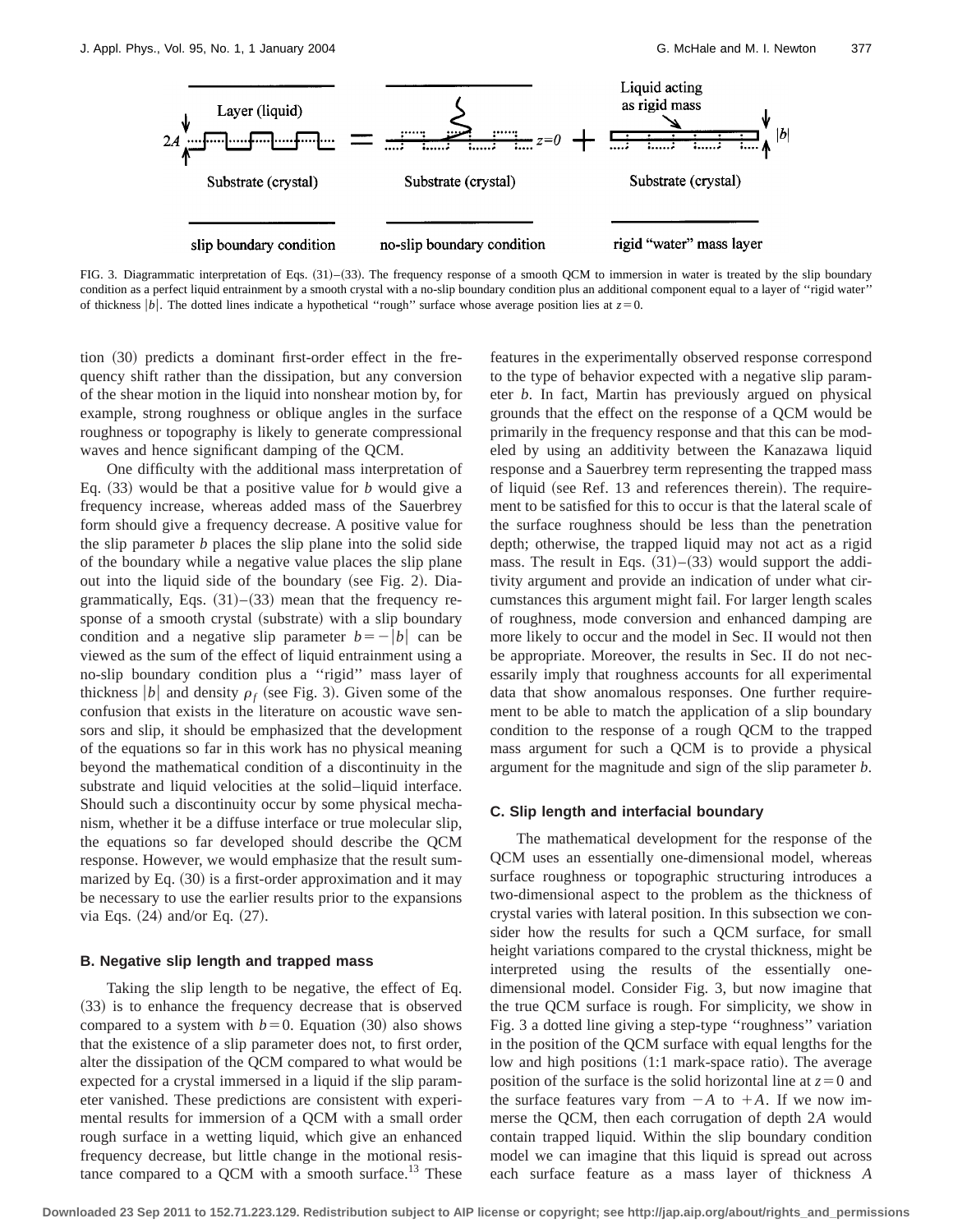

FIG. 4. Trapped mass viewed as a movement of the average center of reflection of the QCMs upper surface. (a) The unloaded QCM has a resonant frequency determined by the acoustic reflection shown the dotted arrow.  $(b)$ The trapped liquid mass in the surface features is viewed as increasing the thickness of the substrate at both the trough and crest positions of the roughness by an equal amount *b* and so increasing the effective reflection path by  $|b|$  as shown by the solid arrow.

[Fig.  $4(b)$ ]. The net effect is that the average position of the interface moves towards the bulk liquid by a distance *A*. For this particular geometry, we would argue that the slip parameter *b* would therefore be negative and of magnitude *A*. A similar argument could be made for any other type of model surface roughness, such as a sinusoidally varying surface, and so be used to determine the slip parameter magnitude. This interpretation of a negative slip parameter means that the application of the slip boundary condition to this problem of surface roughness does not represent molecular slip, but does show that a slip boundary condition can convert the response of a QCM with a rough surface into an equivalent response for a QCM with a smooth surface. There is nothing in this particular application of the slip boundary condition that would preclude its use to also describe molecular slip, although we would expect that molecular slip would require a positive slip length parameter *b*.

## **D. Acoustic reflection considerations**

The slip model matches boundary conditions at the solid–liquid interface and, with a negative *b*, merely moves the position of that interface out towards the liquid by a constant amount; this is illustrated in Figs.  $4(a)$  and  $4(b)$ . When a QCM is in air  $|Fig. 4(a)|$  the acoustic wave in the substrate will undergo reflections from both the peaks and troughs of the QCM's corrugated upper surface, thus defining two characteristic resonant cavity lengths. Each of these cavities will define resonances of the crystal and so give two different resonant frequencies. Provided the depth of the surface features is small, adding the waves giving these two resonances will give an average resonant frequency modulated by a low-frequency variation. In effect, we could view the QCM's upper surface as having an average center of reflection so that the substrate thickness is  $w$ . In Fig. 4(a) the path of the acoustic reflection is shown by the dotted vertical arrow and this determines the resonant frequency. When the rough surface is completely wetted the acoustic reflectivity of the upper solid surface of the QCM is the same irrespective of whether the horizontal location  $(x$  position) corresponds to a peak or a trough in the surface corrugation/ roughness. We can imagine the trapped liquid mass being spread in a uniform film of thickness  $|b|$  across the peaks and troughs of the QCM's upper surface [Fig.  $4(b)$ ]. This results in an overall and uniform shift in the average center of acoustic reflectivity towards the bulk liquid phase by an amount  $|b|$ . The path of the acoustic reflection therefore increases as shown schematically by the solid vertical arrow in Fig.  $4(b)$ . An effective increase in the acoustic thickness of the substrate caused by the uniformly spread-out trapped mass would be expected to result in a larger resonant halfwavelength and so a lower resonant frequency. This particular conclusion is to some extent speculative, but the change in viewpoint to acoustic reflectivity does help identify a possible implicit assumption in the trapped mass model additivity formula  $[Eq. (31)].$ 

The explicit limitation on the applicability of Eqs.  $(31)$ –  $(33)$  to rough surfaces is that  $b/\delta$  be small. However, it is also assumed that the model is independent of the particular point along the *x* direction—i.e., that a damped shear wave oscillation into the liquid begins at the average position of the slip plane no matter what position along the *x* direction is considered. For surface roughness features which are closely spaced this is likely to be true, but as they become further apart it is an assumption likely to fail. A further implicit assumption is that the liquid maintains contact with the surface features across the QCM—i.e., the surface is completely wetted; if it does not, the surface reflectivity may become a function of position along the interface. One interesting question that arises is whether vapor trapped in surface features could be accounted for simply by using Eqs.  $(31)$ – $(33)$ , but modified by reducing the amount of "trapped" liquid.<sup>13</sup> It is not clear from the slip boundary condition model whether the additivity of ''liquid'' mass will still be valid if this partial penetration by liquid occurs. The slip model matches boundary conditions at the solid–liquid interface and merely moves the position of that interface out towards the liquid by a constant amount. Figures  $4(a)$  and  $4(b)$  are an attempt to interpret this movement in terms of acoustic reflections and lead to the identification of an important implicit assumption. If vapor trapping due to incomplete wetting occurs, acoustic reflections from the troughs of the surface features will be due to a solid–air interface while those from the peaks will be due to a solid–liquid interface. Since the acoustic reflectivity of the solid–air interface is significantly higher than that of a solid–liquid interface, this may limit the slip model assumption that all positions along the *x* direction see an effective slip parameter of the same value; this could be a particular problem if the reflection was dominated by surface troughs which possessed a solid–vapor interface. In such circumstances, the validity of the additivity result  $[Eq. (31)]$  may be questionable and the trapped mass viewpoint may not then be applicable, in some circumstances, to hydrophobic rough surfaces. The potential complexity of this effect is one reason why we have qualified the results in Sec. II of this article to be applicable to the complete wetting case.

## **IV. CONCLUSION**

A slip boundary condition has been implemented via the wave equations for a QCM covered with a finite liquid layer. The response of the QCM on immersion in water assuming a slip length *b* has been obtained and to first order in  $b/\delta$ , and assuming no mode conversion, it has been shown that the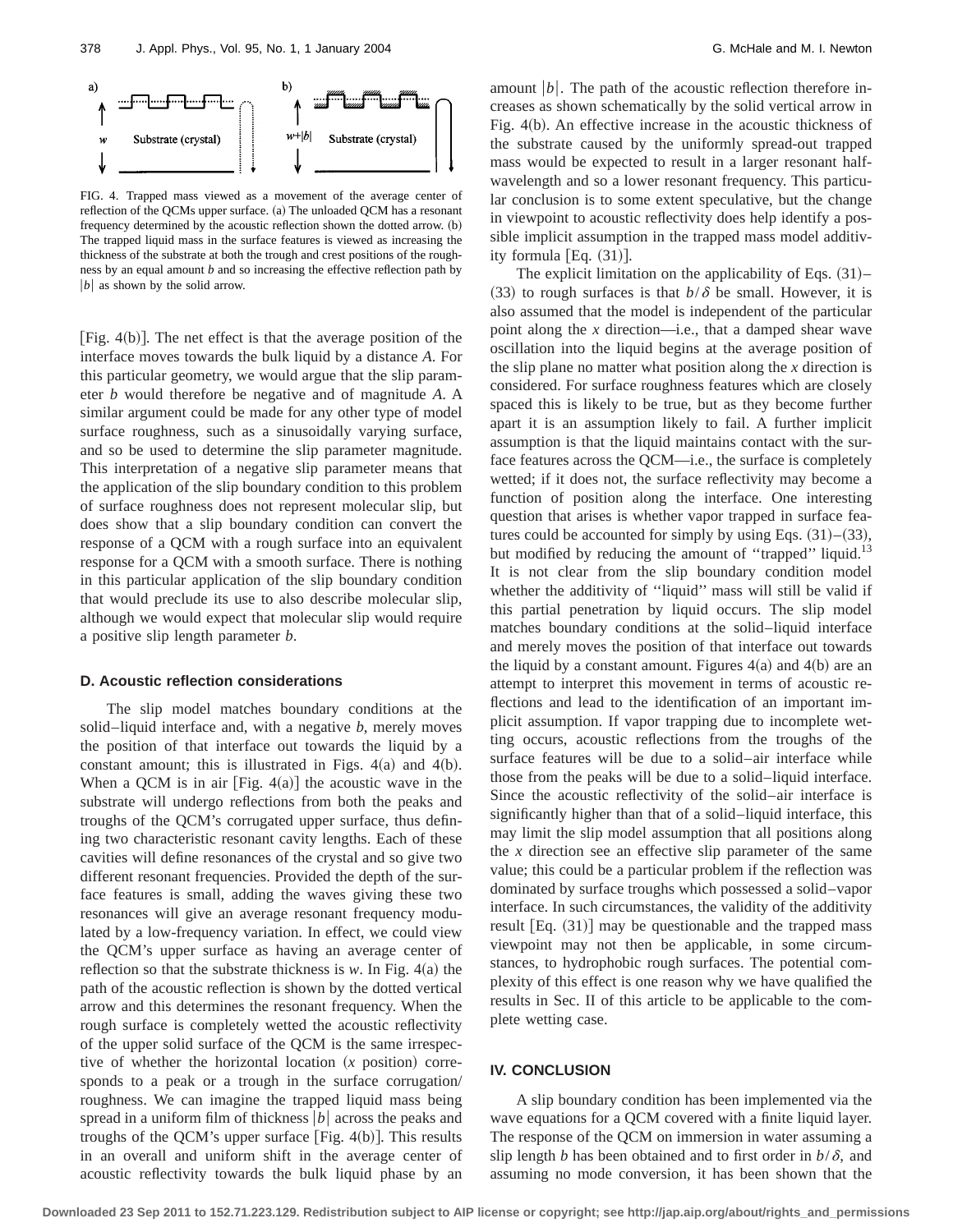frequency response can be viewed rigorously as a liquid response with an additional component due to a "rigid liquid" mass; to first order the slip boundary condition does not change the dissipation beyond what would be expected from a no-slip boundary condition. For the ''rigid liquid'' mass to enhance the frequency decrease the slip length must be negative so that the slip plane is located on the liquid side of the average surface of the QCM. It has been argued that the slip boundary condition with a negative slip length could model the liquid response of a QCM with a rough surface. In this application of the slip boundary condition the results of the model are equivalent to a trapped mass model provided the liquid wets the whole of the rough surface. The possible importance of vapor trapping altering acoustic reflectivity of wetted versus nonwetted portions of the interface has been identified, although it remains unclear whether this could invalidate the trapped mass argument for hydrophobic rough surfaces.

#### **ACKNOWLEDGMENTS**

G.M. gratefully acknowledges financial support from the UK Engineering and Physical Sciences Research Council (EPSRC) under Grant No. GR/S30573/01. He would also like to acknowledge discussions with L. Theissen and R. W. Cernosek (Sandia National Laboratories), M. Thompson and J. Ellis (University of Toronto), and G. Hayward (Guelph University).

## **APPENDIX A: FLUID VELOCITY AND IMPEDANCE FOR A VISCOELASTIC LAYER**

In this appendix we outline the key changes to Eqs.  $(1)$ –  $(9)$  required to obtain the fluid velocity when the fluid is regarded as a viscoelastic layer rather than a Newtonian liquid. In the case of a viscoelastic layer, the Navier–Stokes equation for the fluid  $[Eq. (1)]$  is modified to

$$
\frac{G_f}{i\omega\rho_f} \nabla^2 \underline{v}_f = i\omega \underline{v}_f,\tag{A1}
$$

where  $G_f$  is the complex shear modulus and has liquid and solid limits of  $i\omega \eta_f$  and  $\mu_f$ . Within the equation for the fluid velocity [Eq.  $(5)$ ] the wave vector  $k_f$  becomes

$$
k_f = \frac{\sqrt{-2i}}{\bar{\delta}},\tag{A2}
$$

where the complex penetration depth is defined by

$$
\bar{\delta} = \sqrt{\frac{2G_f}{i\rho_f \omega^2}},\tag{A3}
$$

which in the liquid limit becomes equal to the usual shearwave penetration depth. The boundary condition, Eq.  $(7)$ , becomes

$$
\frac{G_f}{i\omega\rho_f} \left(\frac{\partial v_f}{\partial z}\right)_{z=d} = 0.
$$
\n(A4)

The solution for the fluid velocity  $[Eq. (9)]$  becomes

and

$$
v_f(z) = 2A_f \exp\left(\frac{\sqrt{2i}d}{\bar{\delta}}\right) \cosh\left(\frac{\sqrt{2i}(z-d)}{\bar{\delta}}\right). \tag{A5}
$$

In the evaluation of surface mechanical impedance the shear stress  $[Eq. (12)]$  becomes

$$
F_f = \frac{-G_f}{i\omega} \left(\frac{dv_f}{dz}\right)_{z=0},\tag{A6}
$$

so that the general form for the impedance  $[Eq. (15)]$  becomes

$$
Z_{L} = -i \sqrt{\frac{i \rho_{f} \eta_{f}}{\omega}} \left( \frac{\overline{\delta}}{\delta} \right) \left( \frac{A_{f}}{A_{s}} \right) \exp\left( ik_{s} w + \frac{\sqrt{2i} d}{\overline{\delta}} \right)
$$

$$
\times \left[ \frac{\sinh\left( \frac{\sqrt{2i} d}{\overline{\delta}} \right)}{\cos(k_{s} w)} \right].
$$
(A7)

The key differences in Eq.  $(A7)$  compared to Eq.  $(15)$  are the replacement of the penetration depth by the complex penetration depth in the  $exp(-\cdot)$  and  $sinh(-\cdot)$  factors and the inclusion of a factor which is the ratio of complex penetration depth to penetration depth. Equation  $(A7)$  is a general form in the sense that it has not yet had a boundary condition imposed at the substrate–layer interface.

## **APPENDIX B: SLIP LENGTH PARAMETER AND A VISCOELASTIC LAYER**

In this appendix the effect of the slip boundary condition on a viscoelastic layer is detailed. In the no-slip boundary condition case the relation between the  $A_f$  and  $A_s$  coefficients  $[Eq. (16)]$  becomes

$$
A_f^{no-slip} = i\omega \exp\left(-ik_s w + \frac{\sqrt{2i} d}{\bar{\delta}}\right)
$$

$$
\times \left[\frac{\cos(k_s w)}{\cosh\left(\frac{\sqrt{2i} d}{\bar{\delta}}\right)}\right] A_s^{no-slip}, \tag{B1}
$$

which gives the impedance

$$
Z_L^{no \ \ slip} = \sqrt{i\,\omega\rho_f\,\eta_f} \bigg(\frac{\overline{\delta}}{\delta}\bigg) \tanh\bigg[\frac{\sqrt{2\,i}\,d}{\overline{\delta}}\bigg].\tag{B2}
$$

The equivalent results derived by imposing the Hayward–Ellis<sup>18</sup> slip boundary condition [Eq.  $(19)$ ] are

$$
A_f^{slip} = i\omega \exp\left(-ik_s w - \frac{\sqrt{2i} d}{\overline{\delta}}\right)
$$

$$
\times \left[\frac{\cos(k_s w)}{\cosh\left(\frac{\sqrt{2i} (d+b)}{\overline{\delta}}\right)}\right] A_s^{slip}
$$
(B3)